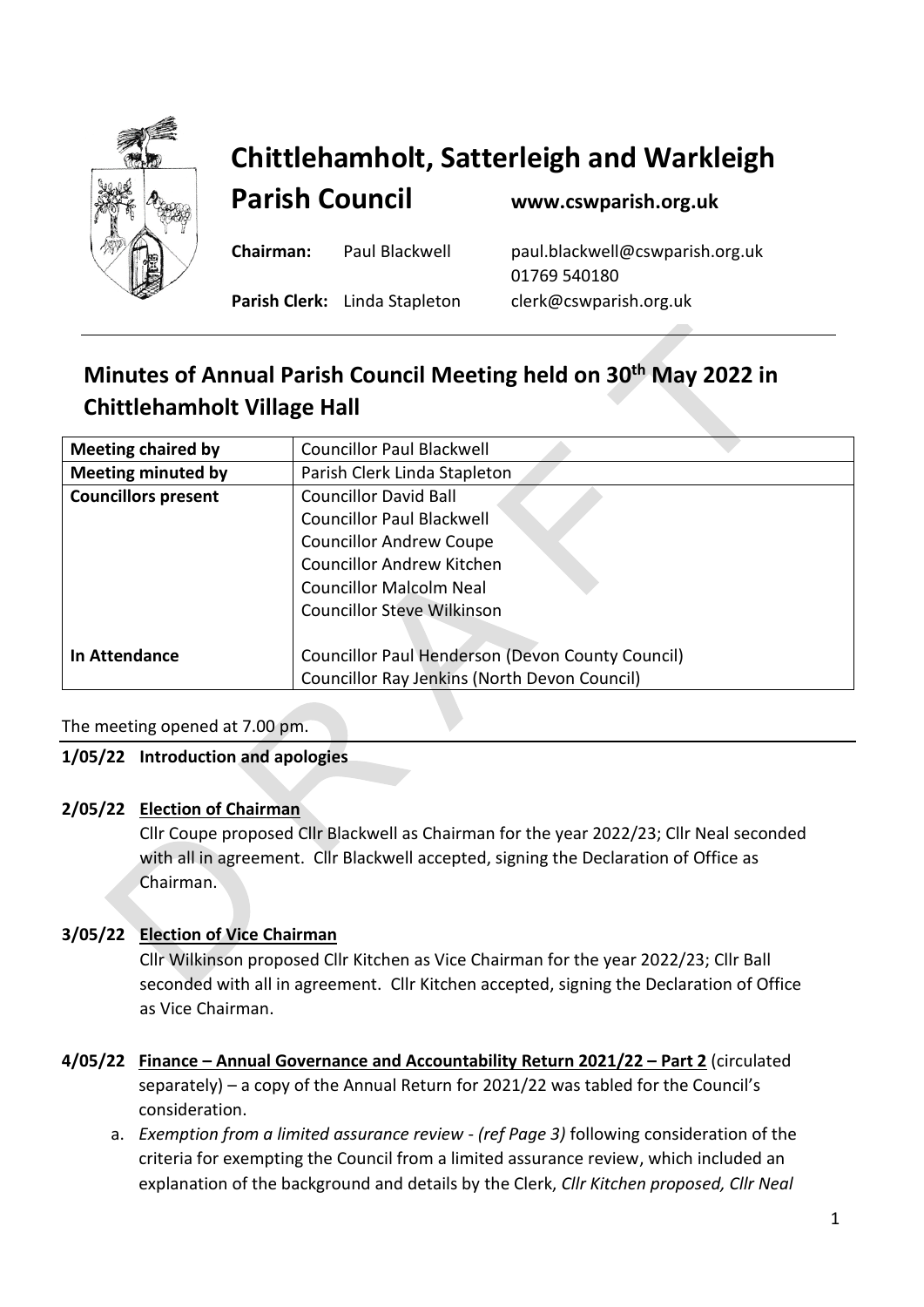*seconded and all agreed* the Council met the stated criteria and certified that the Council be exempt from a limited assurance review. The Chairman signed the Certificate of Exemption.

b. *Internal Auditor's Report – (ref Page 4) -* the Internal Auditor's Report was noted, in that Mrs Penny Clapham had undertaken an independent, selective assessment (virtually) of compliance with relevant procedures and controls expected to be in operation during the financial year ended 31st March 2022. It was noted that she was satisfied the Council had met the internal control objectives relevant to the Council, namely A,B,C,D,E,G,H,I,J,K. Numbers F, L and M had been noted as not applicable.

*Income & Expenditure schedule for 2021/22 -* Cllr Ball pointed out that the totals entered in the Income and Expenditure for the year ended 2021/22 may be misleading as one figure was included in the S137 column although not related to such expenditure. The Clerk agreed to amend this prior to publication.

*VAT -* in response to a question related to VAT, it was confirmed that 'total expenditure' for the year referred to gross expenditure and that a VAT claim was due. Following further discussion related to the possibility of claiming additional VAT refunds, the Clerk agreed to check all invoices to ensure no opportunities to reclaim VAT had been overlooked.

*Consistency in wording -* In response to a point about consistency from Cllr Coupe in the Income and Expenditure schedule, the Clerk agreed to ensure the wording related to the repayment of councillors was the same.

*Financial Regulations –* referring to the Auditor's report, Cllr Ball commented on aspects of NALC's model regulations versus the Council's current FRs, advising that he would bring the Council's version up to date where required, but needed to retain certain elements from the Council's current version as these were not included in the model regulations.

*Video recordings of Council meetings –* the recommendation that video recordings should be deleted when formal minutes had been agreed was discussed. This resulted in agreement that these recordings provided a broader understanding of proceedings for the viewer than the content of the minutes and should therefore be retained. It was agreed that draft minutes should be replaced with the approved version.

c. *Annual Governance Statement 2021/22 - (ref Page 5) -* the Clerk presented the Annual Governance Statement, reading sections 1 - 8. Section 9 was only relevant to councils managing trust funds, so was not applicable. Following consideration of each section, *Cllr Kitchen proposed; Cllr Neal seconded and there was unanimous agreement* that the Council met the requirements detailed in the Annual Governance Statement 2021/22. The Chairman signed his confirmation that the statement was approved.

Following discussion related to the reduced figure for 'Assets', it was explained that the amounts included in the accounting statements were historically based on estimated

#### *Clerk*

#### *Clerk*

*Clerk*

*Cllr Ball*

*Clerk*